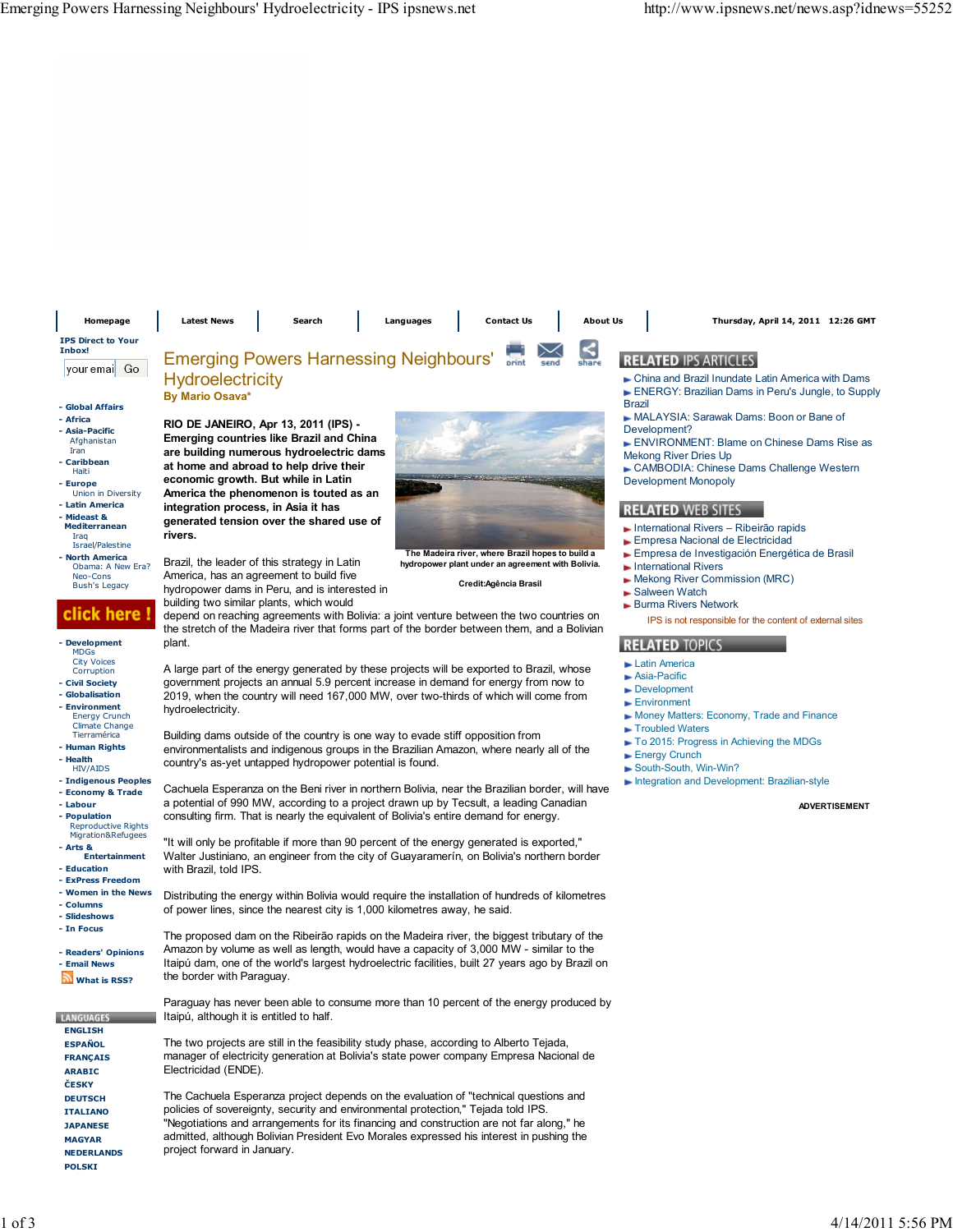PORTUGUÊS SUOMI **SVENSKA**  SWAHILI TÜRKÇE

The Ribeirão rapids project, meanwhile, depends on an agreement between Bolivia and Brazil "as a guarantee of enforcement of the treaties for the free navigation of international rivers," Tejada said.



A Bolivian team of experts is studying the hydroelectric potential of three rivers in the basin shared with Brazil, which will serve as a basis for the negotiations, he added.

The rivers to be dammed, in both Bolivia and Peru, are tributaries of Brazil's major Amazon rivers, like the Madeira and the Solimões.

# The black hole of Asia

The situation is much more complex in Asia, where the Tibetan plateau in China is the source of some of the world's largest rivers, which flow towards India and Southeast Asia.

Growing demand in China is driving up energy consumption much faster than in Brazil, because of the Asian giant's population of 1.3 billion and economic growth of around 10 percent a year.

But the recent spate of dam-building by China is worrying others downriver with dams and water needs of their own. There are approximately 81 large Chinese hydropower projects on the upper Yangtze, Mekong and Salween rivers.

Cambodia, Laos, Thailand and Vietnam established the Mekong River Commission (MRC) in 1995, to cooperate on sustainable management of the river.

China's 21 dams on the upper Mekong are causing concern in the four MRC countries, where a drought in the summer of 2009 reduced the Mekong's flow drastically enough to make the MRC suspect China of hoarding the river's waters, causing scarcity downriver.

But the MRC's weak resistance to Chinese pressure has been harshly criticised by organisations like the International Rivers Network (IRN).

In addition, Laos announced in March that it would build the Xayaburi hydroelectric dam with a capacity to generate 1,260 MW, triggering protests in Vietnam, which fears serious damages to agriculture and fish farming in the Mekong delta.

But Xayaburi is just the first of 11 hydropower plant projects on the Mekong river that the governments of Cambodia, Thailand and Laos are considering, nine of them in Laos alone.

India's concerns over Chinese dams on the Yarlung Tsangpo (the upper reaches of India's Brahmaputra river) echo similar worries over dams being built in Nepal and Bhutan, where India in its turn is leveraging its weight to access cheap electricity.

The larger countries in the region are thus using their economic clout to harness the resources of smaller countries.

In Burma, dams being built by China, Thailand, India and Bangladesh offer these countries an opportunity to access cheap electricity while not being held responsible for the negative social, economic and environmental impacts. Strong anti-dam movements in Thailand, for example, make projects in Burma particularly attractive.

There are 29 hydropower projects in Burma with a total combined capacity of 19,413 MW currently under construction and another 14, with a capacity of 13.971 MW, in the planning stages. Ninety percent of all power to be harnessed is for export.

Chinese firms are the biggest dam builders in the area, one more example of how "China is emerging as a massive economic investor in the region," Carl Middleton of IRN's Mekong campaign told IPS.

# Brazil, similar role, smaller scale

News Feeds RSS/XML Make IPS News your omepage! Free Email Newsletters IPS Mobile Text Only

Brazil plays a similar role but on a smaller scale in Latin America, where companies like Odebrecht, Andrade Gutierrez, Camargo Corrêa and Queiroz Galvão are involved in the largest dam-building projects.

But Brazil seeks to exercise a more subtle kind of power than China, whose companies tend to bring in Chinese workers for projects abroad, which limits the hiring and training of local labour power.

Nearly all of the countries of South America have an energy surplus, untapped potential and sources like oil, hydroelectricity, natural gas or coal. But "some states have natural resources, while they lack capital or technology" to develop them, said Daniel Falcón, a diplomat in the Brazilian foreign ministry's division of non-renewable energy resources.

These conditions justify the push for "energy integration," which besides offering "complementarity," foments "understanding and mutual familiarity among neighbours," he told IPS.

That is one of the top priority issues taken up by the Union of South American Nations (UNASUR) since 2007. The regional bloc now has guidelines and an action plan, and is ADVERTISEMENT